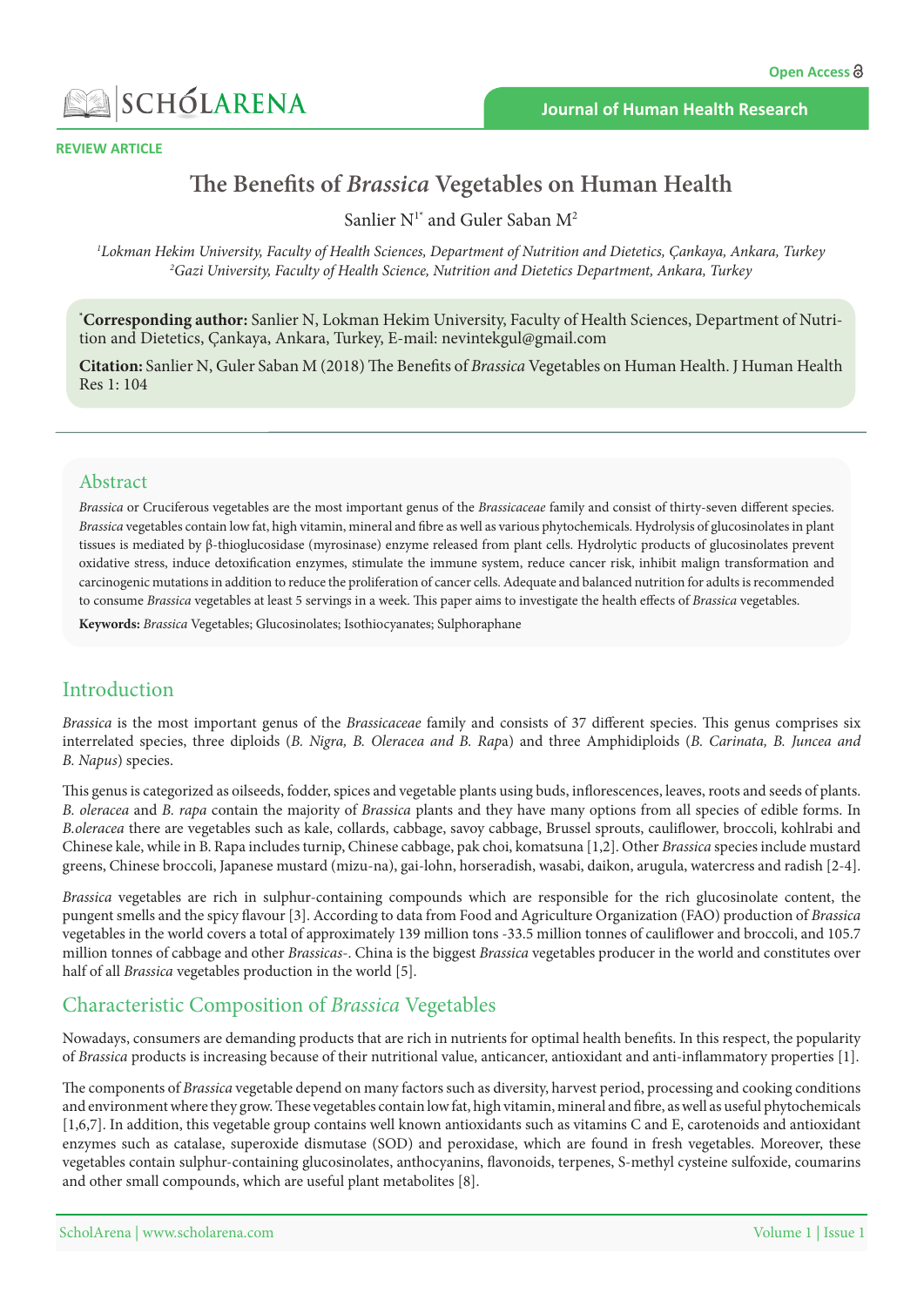## Vitamin and Mineral Contents

In general, Brassica vegetables have high vitamin and mineral content. Brassica vegetables are rich in vitamins C and E and carotenoids, which have the potential to prevent and treat malignant and degenerative diseases [9,10]. Also, in *Brassica* products, there is a high amount of folate that reduces vascular disease, cancer and neural tube defect risk [11].

Brassica vegetables contain calcium in the range of 22 mg-150 mg/100g. Since oxalic and phytic acids that bind calcium are found in low levels in these vegetables, the bioavailability of calcium is high [1,12]. Among green leafy vegetables, the Kale is an important mineral source that accumulates high levels of P, S, Cl, Ca, Fe, Sr and K [9]. At the same time, they also contain a high level of potassium, an important mineral that plays an important role in different metabolic processes [1]. Broccoli accumulates most of selenium found in the soil, which can greatly enhance the health promoting properties [6]. Cabbage comprises potentially useful amounts of copper, zinc, iron and a number of other important minerals and trace elements. *Brassica* can be grown under hydroponic conditions, leading to high levels of nutritionally important minerals such as Cr, Fe, Mn, Se and Zn [9]. Heavy metals have the potential to accumulate by cruciferous species (Radish, Juncea) [13].

|                          | <b>Broccoli</b> | <b>Brussels</b><br>sprouts | Cabbage | Cauliflower    | Kale         | Turnip   | Mustard<br><b>Greens</b> |
|--------------------------|-----------------|----------------------------|---------|----------------|--------------|----------|--------------------------|
| Water $(g)$              | 89.3            | 86                         | 92.18   | 92.07          | 84.04        | 91.87    | 90.7                     |
| Energy (kkal)            | 34              | 43                         | 25      | 25             | 49           | 28       | 27                       |
| Protein $(g)$            | 2.82            | 3.38                       | 1.28    | 1.92           | 4.28         | 1.17     | 2.86                     |
| Total fat (g)            | 0.37            | 0.3                        | 0.1     | 0.28           | 0.93         | 0.13     | 0.42                     |
| Carbohydrate (g)         | 6.64            | 8.95                       | 5.8     | 4.97           | 8.75         | 6.43     | 4.67                     |
| Fibre (g)                | 2.6             | 3.8                        | 2.5     | $\overline{2}$ | 3.6          | 1.8      | 3.2                      |
| Sugar $(g)$              | 1.7             | 2.2                        | 3.2     | 1.91           | 2.26         | 3.8      | 1.32                     |
| <b>Minerals</b>          |                 |                            |         |                |              |          |                          |
| Calcium (mg)             | 47              | 42                         | 40      | 22             | 150          | 30       | 115                      |
| $\Gamma$ Iron $(mg)$     | 0.73            | 1.4                        | 0.47    | 0.42           | 1.47         | 0.3      | 1.64                     |
| Magnesium (mg)           | 21              | 23                         | 12      | 15             | 47           | 11       | 32                       |
| Phosphorus (mg)          | 66              | 69                         | 26      | 44             | 92           | 27       | 58                       |
| Potassium (mg)           | 316             | 389                        | 170     | 299            | 491          | 191      | 384                      |
| Sodium (mg)              | 33              | 25                         | 18      | 30             | 38           | 67       | 20                       |
| $\text{Zinc}(\text{mg})$ | 0.41            | 0.42                       | 0.18    | 0.27           | 0.56         | 0.27     | 0.25                     |
| Selenium $(\mu g)$       | 2.5             | 1.6                        | 0.3     | 0.6            | 0.9          | 0.7      | 0.9                      |
| <b>Vitamins</b>          |                 |                            |         |                |              |          |                          |
| $C$ (mg)                 | 89.2            | 85                         | 36.6    | 48.2           | 120          | 21       | 70                       |
| Thiamine (mg)            | 0.071           | 0.139                      | 0.061   | 0.05           | 0.11         | 0.04     | 0.08                     |
| Riboflavin (mg)          | 0.117           | 0.09                       | 0.04    | 0.06           | 0.13         | 0.03     | 0.11                     |
| Niacin $(mg)$            | 0.639           | 0.745                      | 0.234   | 0.507          | $\mathbf{1}$ | 0.4      | 0.8                      |
| $B_6$ (mg)               | 0.175           | 0.219                      | 0.124   | 0.184          | 0.271        | 0.09     | 0.18                     |
| Folate $(\mu g)$         | 63              | 61                         | 43      | 57             | 141          | 15       | 12                       |
| A(IU)                    | 623             | 754                        | 98      | $\Omega$       | 9990         | $\Omega$ | 3024                     |
| E(mg)                    | 0.78            | 0.88                       | 0.15    | 0.08           | 1.54         | 0.03     | 2.01                     |
| $K(\mu g)$               | 101.6           | 177                        | 76      | 15.5           | 704.8        | 0.1      | 257.5                    |

The energy and nutrient content of 100 grams of some edible *Brassica* vegetables are given in Table 1.

Table 1: Energy and nutrient content of 100 grams of edible Brassica vegetables [12]

### Phenolic Compounds

The Brassica genus contains phenolic compounds, one of the bioactive compounds that have positive effects on human health. These compounds show antioxidant activity by inhibiting the biological activation of carcinogens and by increasing the detoxification of reactive oxygen species (ROS) [14]. Phenolics are classified as simple, having low molecular weight, single aromatic cyclic compounds, large and complex tannins and derivatized polyphenols. They are categorized on the basis of the number and arrangement of carbon atoms in flavonoids (flavonols, flavones, flavan-3-ols, anthocyanidins, flavanones, isoflavones and others) and nonflavonoids (phenolic acids, hydroxycinnamates, stilbenes and others). Flavonoids and hydroxycinnamic acids are the most common and heterogeneous group of polyphenols in *Brassica* species [8]. In addition, *Brassica* vegetables also contain anthocyanins which cause pigmentation in red cabbage and broccoli sprouts [15].

### $Glucosinolates (β-thioglycoside-N-hydroxysulfates)$

Glucosinolates are an important phytochemical group found in *Brassica* vegetables in quantities of 1,500-2,000 μg/g and especially high in Brussels cabbage, cabbage and broccoli [2,16,17]. Glucosinolate is found in spices such as horseradish and mustard, made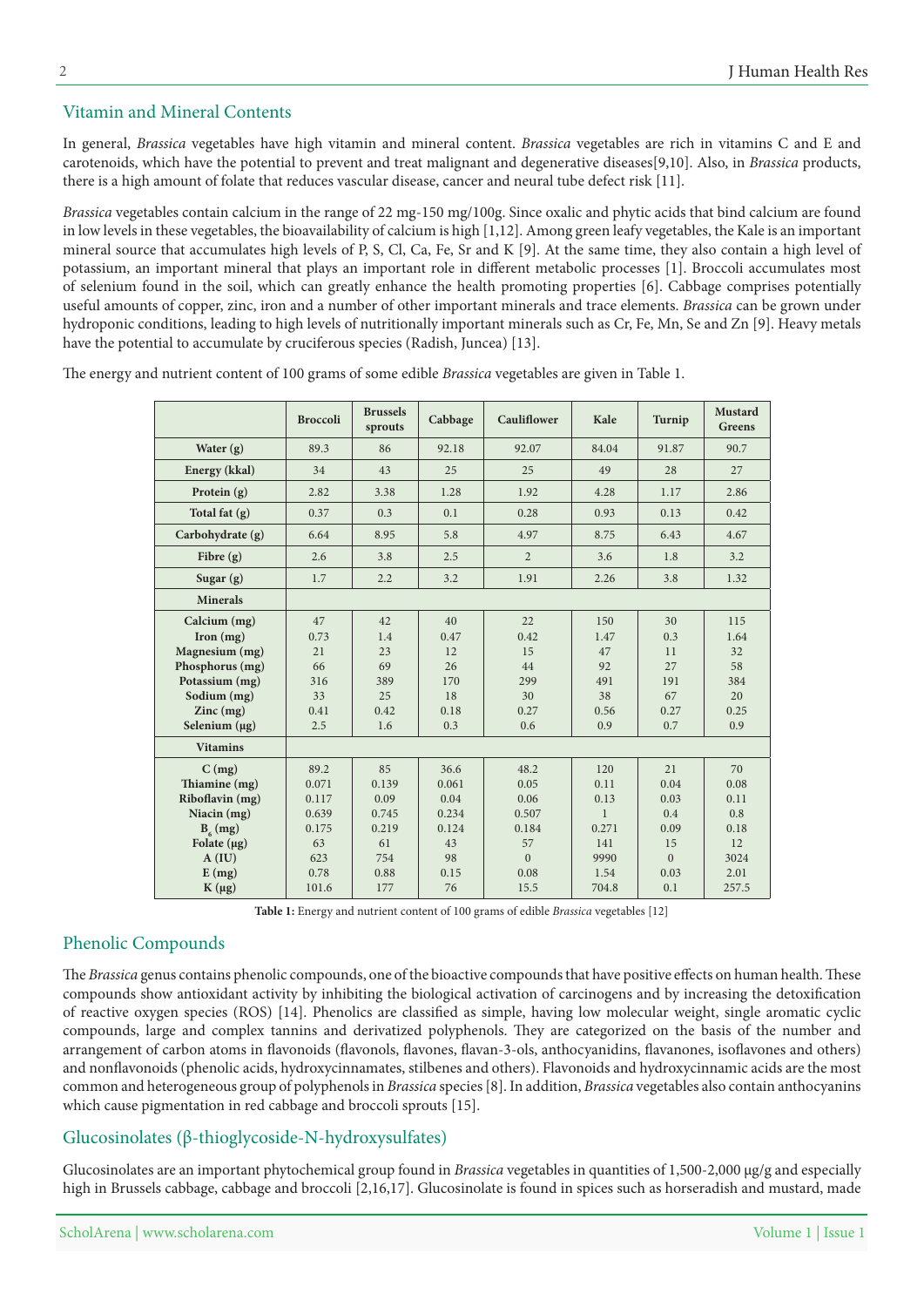from roots and seeds of *Brassica* vegetables, at concentrations as high as 75,000 μg/g fresh weight [2]. The basic structure of glucosinolates includes β-D-thioglucose group, sulphonated oxime (-C=NOH) group, and variable side chain derived from amino acids. The side chain represented by R comprises aliphatic (alkyl, alkenyl, hydroxyalkenyl, w-methylthioalkyl, w-sulfinyl and w-sulfonylalkyl), aromatic (benzyl) or heterocyclic (indolyl) groups in highly variable structure. A small change in the side chain leads to the formation of different glucosinolates [17]. The general structure of glucosinolates is shown in Figure 1.



Figure 1: General structure of glucosinolates

Hydrolysis of glucosinolates: Glucosinolates found in plant tissues are not biologically active. Most glucosinolates are chemically and thermally stable whereas hydrolysis products of glucosinolates are biologically active [17]. In raw vegetables, enzymatic hydrolysis occurs only with  $\beta$ -thioglucosidase released when cells are injured by chewing or processing [18]. While cooking thus and tract intestinal tract and thus vegetables intervals are also hydrolysed by microflora in the human intestinal tract and thus can be used biologically in cooked vegetables [2,19].

When the tissue is disrupted, the thioglucosidic bond breaks down, glucose and thiohydrosimate-O-sulphonate (unstable aglycone) are formed by β-thioglucosidase [16,18]. And then, different products can be obtained depending on the reaction conditions (pH) and the structure of glucosinolate. These may be isothiocyanates, nitriles, sulphides, thiocyanates, epithiitriles, oxazolidin-2-thiones and indolyl compounds [17,18] Of the hydrolytic products of glucosinolates, glucoraphanin, gluconasturtiin and glucobrassicin show anticarcinogenic activity. Furthermore, indol-3-carbinol, a metabolite of glucobrasicin, has inhibitory effects on human breast and ovarian cancers  $(6,20,21]$ .

Approximately 130 different glucosinolates have been identified in the botanical system and glucosinolates have also antioxidant, anticancer, fungicide and bactericidal properties  $[1,22]$ .

#### Isothiocyanates

Isothiocyanates are potentially anticarcinogenic phytochemicals that are the result of the metabolism of glucosinolates [23]. Approximately 100 isothiocyanates have been identified but only a few of them are common in the diet and are found in other selected foods as well as *Brassica* vegetables [24]. Isothiocyanates reduce systemic oxidative stress levels, alter cytokine activity bacterial, anti-viral and anti-carcinogenic properties [21,25-27]. Two main mechanisms have been proposed for the chemo depending on inflammatory response, induce apoptosis, inhibit cell cycle progression, inhibit angiogenesis, and also show antipreventive effect of isothiocyanates. First mechanism is related to the inactivation of the phase I enzyme cytochrome P450s binding with isothiocyanate, as well as the induction of phase II enzymes. The other mechanism involves the induction of apoptosis which causes the deletion of genetically damaged cells and stopping the progression of the cell cycle [7,24,28].

#### Sulphoraphane (1-isothiocyanat-(4R)-(methylsulfinyl) butane)

Sulphoraphane is a natural isothiocyanate found in Brassica vegetables and is among the most potent bioactive components with antioxidant and anti-tumour properties [28,29]. According to the National Cancer Institute in the US, one of the most promising more than 40 chemopreventive agents including glucosinolate hydrolysis products, such as phenethyl isothiocyanate and indole-<br>3-carbinol, is also sulphoraphane [30].

The concentration of sulphoraphane in broccoli sprouts (1153 mg  $/$  100 g dry weight) is about 10 times greater than mature broccoli (44-171 mg 100 g dry weight). Therefore, broccoli sprouts are recommended as a rich source of sulphoraphane [6]. Sulphoraphane isolated from broccoli extracts as the principal inducer of cell-protective phase II enzymes has been shown to inhibit tumour growth. As broccoli and broccoli sprouts are widely consumed, the extracts obtained from them are seen as a suitable tool for giving sulphoraphane to humans [31]. The metabolic effects of sulphoraphane and its precursor are shown in Figure 2.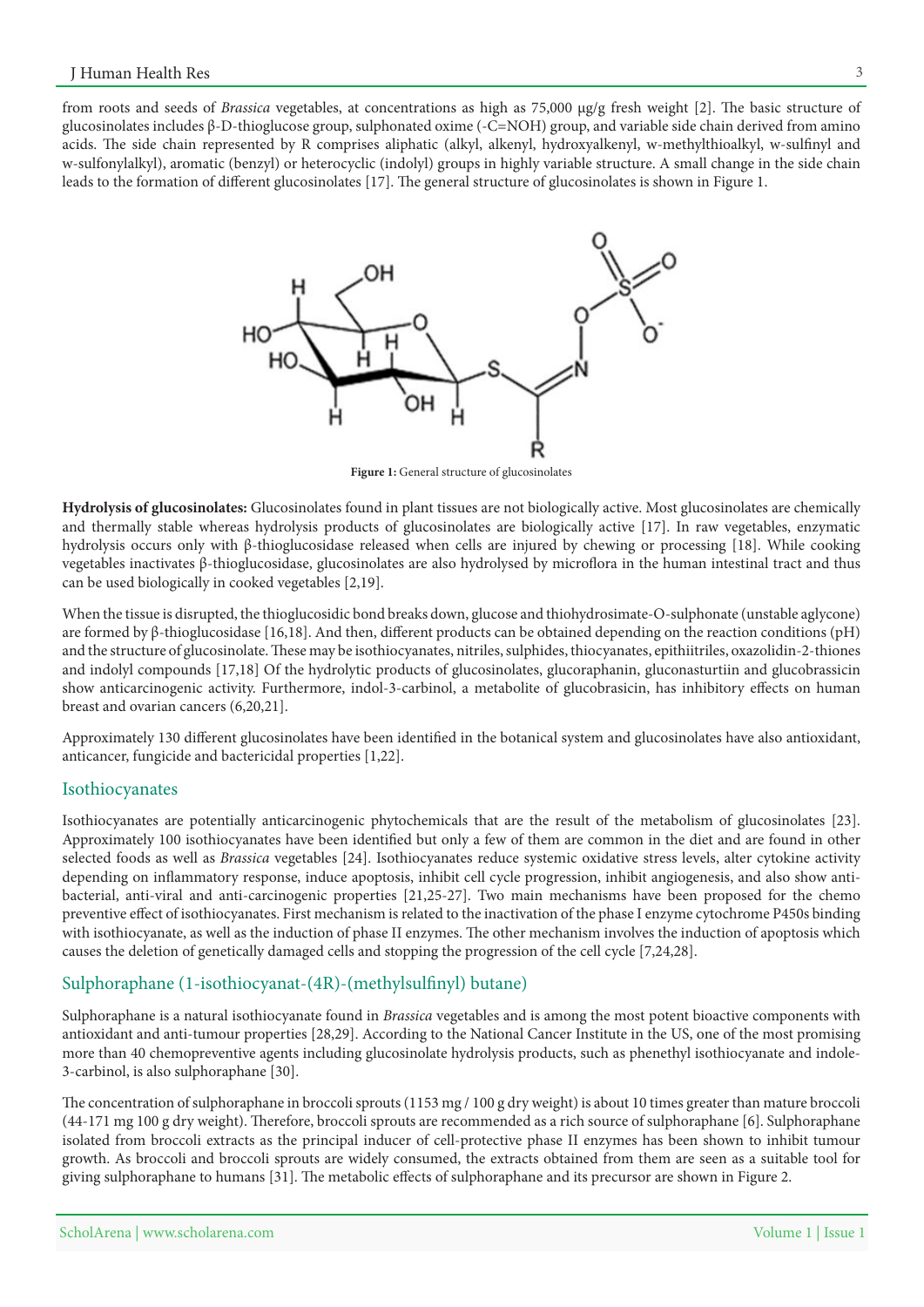

Figure 2: Metabolic effects of sulphoraphane and glucoraphanin

# The Impact of Processing and Cooking on Brassica Components

Brassica vegetables are inevitably exposed to various stresses during processing and cooking prior to consumption [32]. Processes such as chopping and cooking lead to the disintegration of cells. Therefore glucosinolates are hydrolysed and hydrolysis products occur [17]. Cooking affects the content of vitamin C, polyphenols, carotenoids, tocopherols and glucosinolates, and thus affects the antioxidant capacity of *Brassica* vegetables [6]. Glucosinolates are water-soluble compounds and pass through cooking water. As a result of boiling 9, 10 or 15 minutes of different Brassica vegetables, an overall reduction of approximately 36% in total glucosinolate content was observed [33]. Cooking methods in which less water is used can reduce glucosinolate losses. However, some cooking practices, including boiling, steaming and high power microwaves, can inactivate  $\beta$ -thioglucosidase that catalyses glucosinolate hydrolysis. Studies conducted show that the inactivation of β-thioglucosidase in Brassica vegetables significantly reduces the bioavailability of isothiocyanates  $[3,34]$ .

Some investigators found that, there has been an increase in both polyphenol and glucosinolate contents in steamed broccoli compared to fresh broccoli while the method of boiling had an adverse effect on the results. In the same study, steamed broccoli did not affect vitamin C level, while boiling significantly reduced the content of vitamin C. It was also shown that boiled and steamed broccoli caused an increase in β-carotene, lutein and α- and gamma-tocopherols compared to fresh broccoli [35]. In addition, the bioavailability of glucosinolates and related isothiocyanates are enriched by the storage and cooking of Brassica vegetables. Although Brussels cabbage, cauliflower and broccoli cannot be stored for several weeks, many cabbages can be stored for a long time at low temperatures [32]. In a study examining the stability of broccoli, Brussels sprouts, cauliflower and green cabbage glucosinolate content under different storage and cooking conditions, no significant difference was found between room temperature and refrigerated storage. However, a decrease of 9-26% was observed in glucosinolate levels after seven days of storage. A remarkable decrease of 75% was observed in glucosinolate levels after 6 hours storage of shredded vegetables. Although there was no significant loss of glucosinolates in baking in the microwave oven and frying method, it was found that boiling caused the glucosinolates to leak into the cooking water and reduce their level by about 90% [34]. In another study, the contents of intact glucosinolates, total phenolics, vitamin C and minerals in fried and edible portions of freshly harvested broccoli were evaluated. It was found in the study that phenolics and vitamin C were more affected than glucosinolates and minerals during frying [36].

# Relation of *Brassica* Vegetables With Health

Phytochemicals in Brassica vegetables may show different effects that prevents oxidative stresses, induces detoxification enzymes, stimulates the immune system, reduces the proliferation of cancer cells and inhibits malignant transformation and carcinogenic mutations [37]. They protect human body against ROS that cause DNA damage, modulation of gene expression, base modification,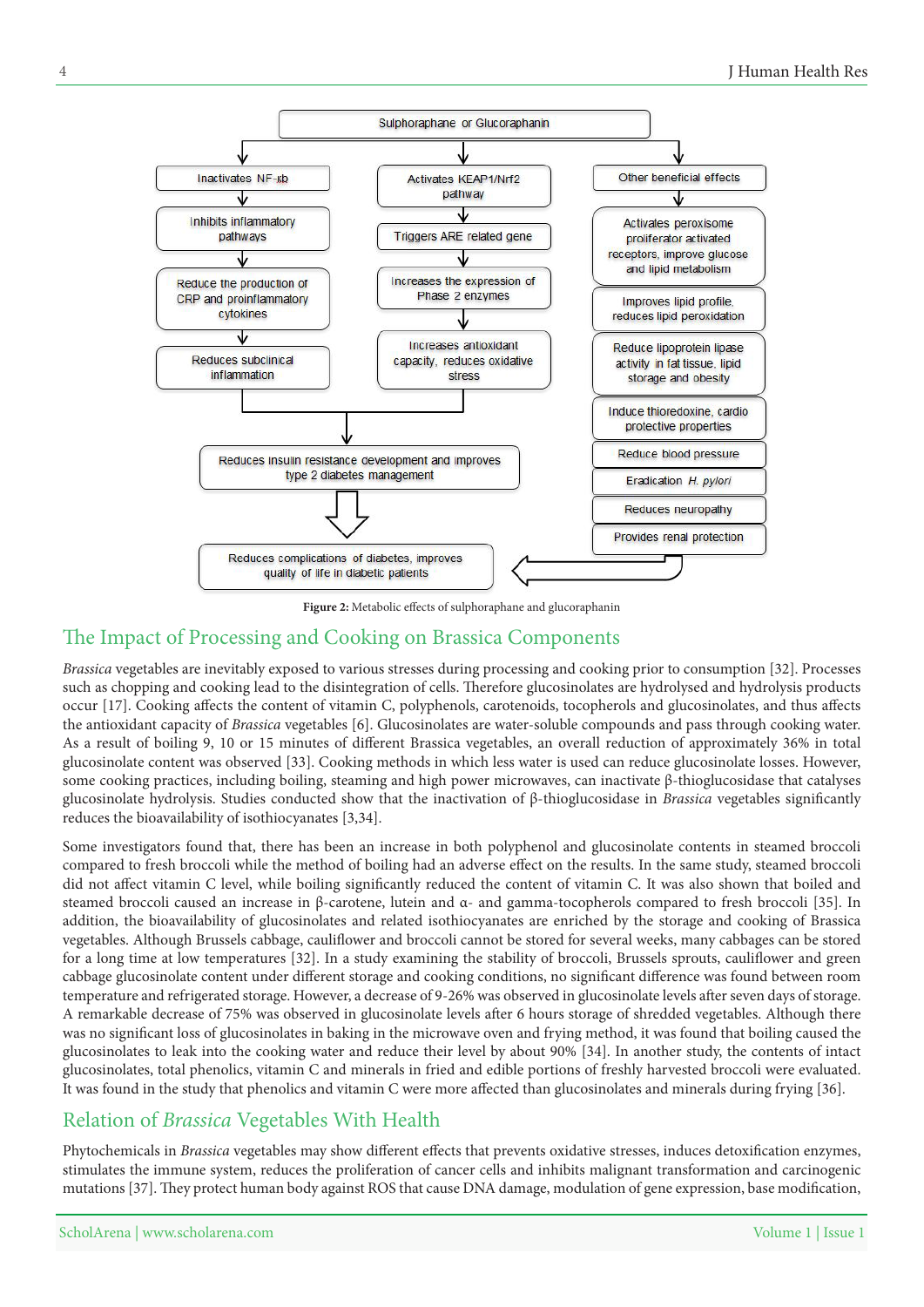and body lipid and protein oxidation. Members of the Brassicaceae family are known for their anticarcinogenic and genetic material protective effects. However, many of the species of this family accumulate high amounts of metals, which is an undesirable feature. Radish (Raphanus sativus L.) has shown to accumulate metals in roots to a higher extent than others members of Brassicaceae [38,39]. They also play an important role in the etiopathology of many diseases such as vasospasm, atherosclerosis, cancers, heart attack, stroke and liver damage [8].

#### Goitrogenic Effect

The degradation products of glucosinolates may exhibit toxic and antinutritional effects in animals. The negative effects of these on thyroid metabolism are extensively studied [40]. Brassica vegetables contain thioglycosides metabolized to thiocyanates. These compounds inhibit iodine transport and the incorporation of iodine into thyroglobulin, thereby increasing the proliferation of TSH secretion and thyroid cells. Therefore it was found that these substances cause thyroid carcinomas [41,42]. Although they have different mechanisms of action, both thiocyanate ions and oxazolidin-2-thiones which are formed from glucosinolates having an aliphatic side chain containing the beta-hydroxyl group are goitrogenic [41]. The thiocyanate ions are in competition with iodine, therefore, goitrogenic effects are alleviated by increasing the level of iodine in the diet. In a study of 293 women diagnosed with thyroid cancer in Malaysia a positive relationship was found between consumption of Brassica vegetables and cancer of the thyroid. In Malaysian women, a group with mild iodine deficiency, high consumption of Brassica vegetables was found to contribute to the explanation of the incidence of high thyroid cancer in this group  $[42]$ . There is little epidemiological evidence that the goitrogenic effects of glucosinolate degradation products are an important cause of human disease. For this reason, increased interest in the anticarcinogenic properties of glucosinolates degradation products raises important questions about the negative and beneficial effects of *Brassica* vegetables on nutrition [32].

#### Antioxidant Effects

Brassica vegetables serve as antioxidants and contain high levels of vitamins that act as protective compounds against various degenerative diseases [6]. Isothiocyanates from *Brassica* vegetables also catalyse the incorporation of glutathione to form a substrate for glutathione S-transferase (GST), a family of phase II enzymes, involved in the detoxification of carcinogens, environmental derived 2-like 2 (Nrf2)-kelch-like ECH-associated protein 1 (Keap 1) interactions and degradation of mitogen-activated protein toxins, and oxidative stress products [10]. The induction of the phase II detoxification response promotes nuclear factor erythroidkinase activation. Keap 1 is a cytoplasmic protein necessary for the regulation of Nrf2 activity. In sum, Nrf2 modulates gene expression through antioxidant response element (ARE) [43,44]. Targets associated with ARE include NAD(P)H:quinone oxidoreductase 1 (NQO1), heme oxygenase-1 (HO-1) and a-glutamyl cysteine ligase (βGCL)[22].

#### Anti-inflammatory Effects

Inflammation increases cellular proliferation, inhibits apoptosis and increases the risk of developing cancer [3]. Bioactive substances found in Brassica vegetables can reduce inflammation by activating detoxification enzymes, clearing free radicals and inducing immune functions [45]. Isothiocyanates slow down the activity of many inflammation mechanisms. Among reported anti-cancer features, sulphoraphane was also found to reduce the secretion of inflammatory signalling molecules by white blood cells and to reduce the DNA binding of nuclear factor kappa Β (NF-κB), a pro-inflammatory transcription factor [3,46].

Because of its anti-inflammatory and antibacterial properties, one of the Brassica vegetables, cabbage is widely used in traditional medicine to relieve symptoms associated with gastrointestinal disorders and also in the treatment of small incisions, wounds and mastitis [8].

### **Cancer Protective Effects**

The World Cancer Research Fund points out that diets being rich in Brassica vegetables protect human body especially from colon, rectum and thyroid cancers. In addition, when consumed in high quantities as part of the diet with other vegetables, Brassica vegetables usually have protective effects against cancer in other regions [47]. This effect is also attributed to the compounds resulting from the hydrolysis [17]. The ability of *Brassica* vegetable components to change biotransformation enzyme expression. Also, its activities play an important role in cancer prevention. Biotransformation enzymes classified as phase I or activation glucuronosyltransferases, sulfotransferases, N-acetyltransferases) can detoxify compounds that can damage DNA by playing an enzymes (cytochrome P-450 and flavin-dependent monooxygenases) and phase II or detoxification enzymes (GSTs, UDPimportant role in the regulation of the toxic, mutagenic and neoplastic effects of chemical carcinogens  $[2,4,25]$ .

Phase I enzymes include oxidation, reduction and hydrolysis reactions which make the compounds more hydrophilic and thus make them accessible for detoxification [4]. As a result, these enzymes can be converted into procarcinogens. Phase II enzymes catalyse various reactions that provide broad protection against electrophiles and oxidants, collectively by conjugation or other metabolic pathways, thereby converting reactive compounds into readily removable stable metabolites [7]. In addition to their role in metabolizing carcinogens, Biotransformation enzymes can also metabolize endogenous compounds such as steroid hormones. Thus, by altering hormone exposure, it can indirectly affect the promotion and progression of premalignant and malignant tissues  $[2,7]$ .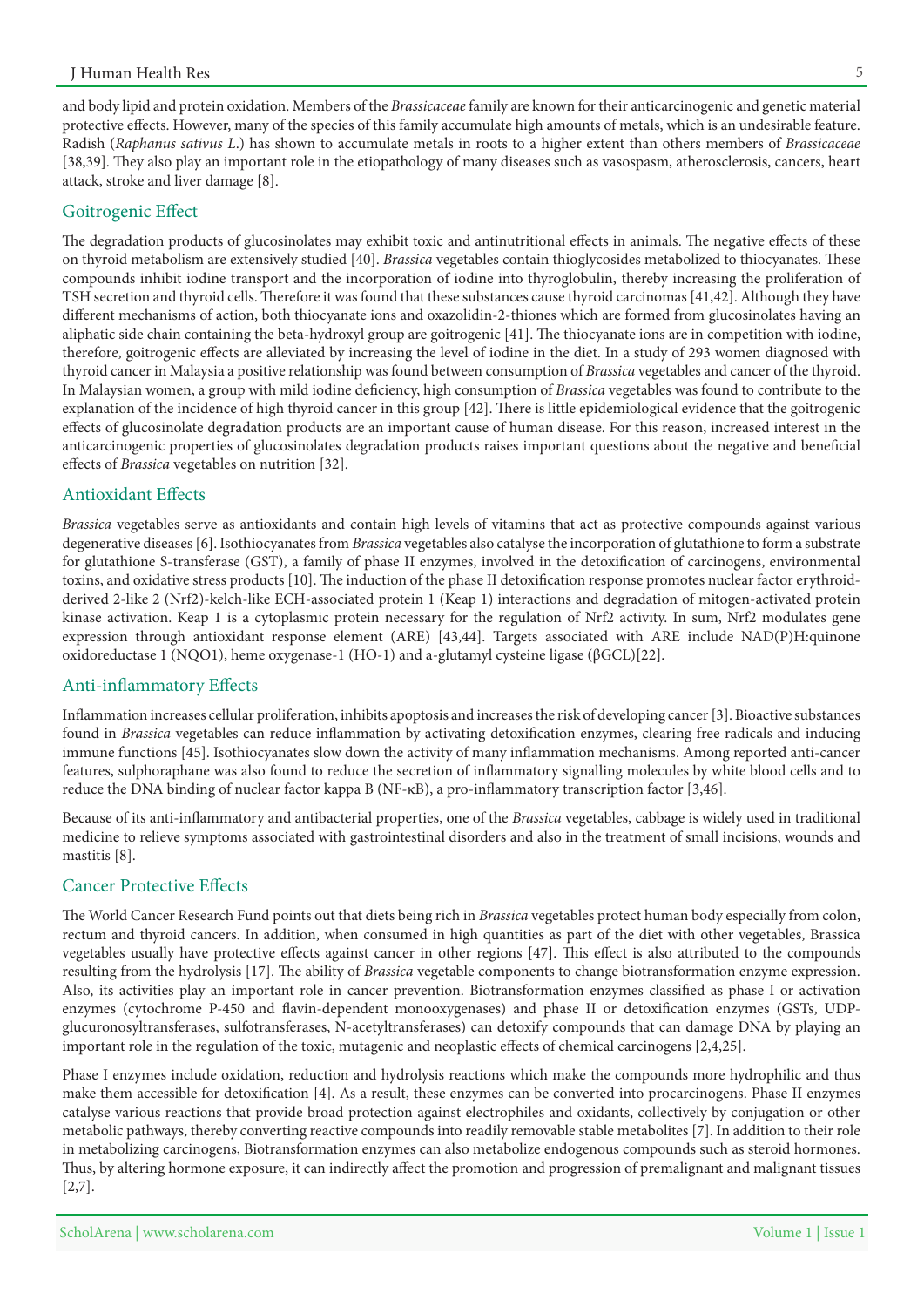Sulphoraphane and several isothiocyanates from glucosinolate degradation products affect the initiation and progress of carcinogenesis. Approximately 3 or 5 servings of broccoli or cauliflower per week seem to be cancer preventive, but no therapeutically effective concentrations have been evaluated in clinical trials. It was found that 100 mg of glucoraphanin or 10 mg of purified sulphoraphane per day is well tolerated by humans [48].

Liver Cancer: Liver cancer is the fifth most common cancer in men, the 9th most common cancer type in women and one of the leading causes of cancer deaths worldwide and metastasis has been found to be associated with poor prognosis in humans [26,2749,50]. It is estimated that the incidence of the disease will increase by 50% in 2020 [37]. This type of cancer can relatively be prevented by diet, lifestyle modification and fighting against infections [49].

It was shown that sinigrin, one of the major glucosinolate components found in the seeds of B. nigra and other *Brassicaceae* families, significantly inhibits the proliferation of liver tumour cells via a p53-dependent pathway [50]. In another study, 4-methylthiobutyl isothiocyanate, obtained by enzymatic hydrolysis of glucoerucin isolated from rocket plant species or by metabolic reduction of sulphoraphane of isothiocyanate, was shown to selectively induce cytotoxicity on tumour-initiating cells via a p53-independent mechanism, although no apoptosis or necrosis was observed when applied on normal liver cells [26].

In other study of mice fed with broccoli, low hepatic triglyceride and non-alcoholic fatty liver disease scores were found. At the same time, it was found that the activation of hepatic macrophages was suppressed, liver damage was reduced, and the onset and progression of hepatic neoplasm was slowed down [49]. In another study, it was argued that when applied to rats throughout the initiation and developmental stages of the hepatocarcinogenesis model, cabbage and Kale extracts inhibited ex vivo induced DNA damage [37]. Also, the antioxidant properties of volatile fatty acids extracted from white cabbage extract showed hepatoprotective effect  $[14]$ .

In a case-control study involving 217 liver cancer cases in Shanghai, the relationship between urinary levels of isothiocyanates and the risk of liver cancer was investigated and it was found that most of the findings in the stratified analysis were inversely correlated but not statistically significant [27]. It has been found that 1-methoxy-3 indolylmethyl alcohol, one of the metabolites of neoglucobrassin, from hydrolytic products of glucosinolates, forms DNA adducts in the liver of mice and this metabolite is genotoxic carcinogen. However, there is no real reason to give up the consumption of Brassica vegetables, it was concluded that the benefits of consuming these foods in normal dietary amounts can suppress the side effects of some metabolites [16].

Gastric cancer: Although the incidence of gastric cancer has decreased greatly in many parts of the world, this malignancy is the fifth most common cancer incidence worldwide and one of the second leading causes of death [21]. In a panel organised by the World Cancer Research Fund and the American Institute for Cancer Research, it was said that vegetable consumption 'probably' reduce stomach cancer risk [51]. In a meta-analysis investigating the association between *Brassica* vegetable consumption and gastric cancer risk, the results of prospective trials were found to be statistically significant while Brassica vegetable intake had significant results in case control studies. High Brassica vegetable intake was found to be inversely proportional to the risk of gastric cancer in humans  $[21]$ .

**Colorectal Cancer:** Colon cancer is the third most common cause of cancer-related deaths in the United States [6]. There was a negative relationship between colon cancer risk and consumption of Brassica vegetables in eight case control studies; no relationship was found in three and only one positive relationship was found. In five case control studies investigating the relationship between Brassica vegetable consumption and rectal cancer risk, a reduction in cancer risk is observed when high Brassica vegetable intake and low intake are compared [10]. In another clinical study, consumption of 250 g/day of broccoli and 250 g/day of Brussels sprouts was found to significantly increase excretion of a potentially carcinogenic 2-amino-1-methyl-6-phenylimidazo [4,5-b] pyridine (PhIP) presented in well cooked meat. It was shown that high consumption of Brassica vegetables can reduce the risk of colorectal cancer by increasing the elimination of PhIP and diet-related heterocyclic amine carcinogens [52]. In a multi-centre study, the risk of colorectal cancer was found to be less in the group with the highest consumption of broccoli according to the food frequency questionnaire [53]. In the light of present evidence, it is not possible to conclude that the consumption of Brassica vegetables is related to the risk of colorectal cancer [10].

Lung cancer: Lung cancer arises as a result of genetic lesions caused by exposure to smoking or ROS, bacterial, viral infections, oestrogens, and is the leading cause of death worldwide [24,25,28,54]. In many patients with lung cancer, the diseased area cannot be removed because of distant metastases or advanced lesions [24]. Therefore, to reduce the incidence of lung cancer, protective dietary habits are an alternative approach [54]. In a study, the effects of various phytochemical agents on lung cells, GSTP1 and NQO1 inducers of phase II enzymes were investigated in humans. GSTP1 mRNA levels slightly increased after bronchial epithelial cells were exposed to broccoli sprouts, while NQO1 mRNA levels were found to be higher when sulphoraphane was exposed. NQO1 protein expression increased by 11.8 fold in sulphoraphane -treated bronchial epithelial cells [7]. In a study investigating the effects of glucocinolates on cytochrome P450 and phase II enzyme activities in lung cells, glucosinolates at a concentration of 1  $\mu$ M isolated from Brassica vegetables were incubated for 24 hours with cut rat liver slices. As a result, it was found that glucosinolates can modulate basic enzymes (cytochrome P450 and phase II enzymes) in pulmonary carcinogen metabolism, and thus Brassica vegetables can show chemo preventive activity in the lung [54].

In a prospective study, the relationship between urinary isothiocyanate levels and lung cancer risk was investigated in non-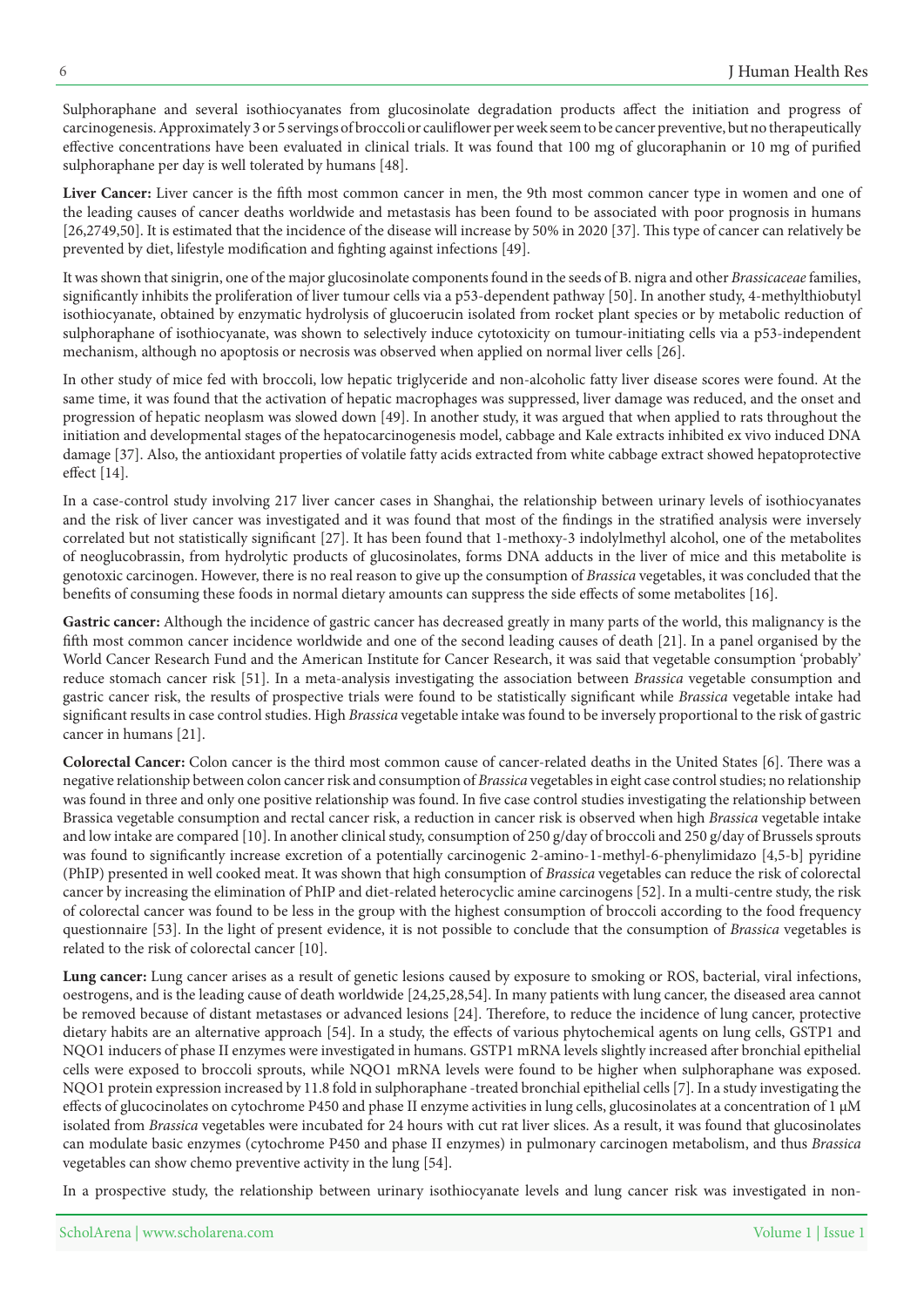smokers. Isothiocyanate levels in urine were not associated with lung cancer risk among non-smokers. However, in the secondary analyses, isothiocy anate levels in the urine were found to be an interaction between the GSTM1 genotype and lung cancer risk [25]. In another study, isothiocyanates were found to exhibit cytotoxicity as dose-dependent in different lung adenocarcinomas (A549) and large cell lung carcinoma (H1299) cells (non-small cell lung cancer cell lines) in p53 status [24]. In a study examining the effect of sulphoraphane on pulmonary carcinogenesis induced by the benzo(a)pyrene [B(a)P], a member of the polycyclic aromatic hydrocarbon family and causing oxidative damage, mice were given sulphoraphane 9 µmol per day of oral body weight. In conclusion, it was shown that sulphoraphane treatment has antioxidant effect by reducing the production of hydrogen peroxide, and it may also protect the cellular integrity and homeostasis against B (a)P in vivo [28]. While the effect of Brassica vegetable consumption on the risk of lung cancer is evaluated, it should be remembered that the benefits of consuming increasing amounts of Brassica vegetables are probably small compared to the benefit of giving up smoking [3].

Breast Cancer: Epidemiological evidence that the consumption of Brassica vegetables is negatively related to breast cancer risk is derived from current case control studies. In addition, some reports suggest that the consumption of some Brassica vegetables reduces the breast cancer risk (Kim and Park, 2009) [10]. The endogenous oestrogen 17 [beta]-oestradiol, 16a-hydroxyestrona (16aOHE1) or 2-hydroxystreone (2OHE1) can be metabolized. In contrast to 2OHE1, 16aOHE1 is more estrogenic and oestrogen in culture has been found to increase sensitive breast cancer cells. Shifting 17β-oestradiol metabolism to 2OHE1 and staying away from 16aOHE1 can reduce the risk of oestrogen sensitive cancer, such as breast cancer [3]. In another study, 2832 breast cancer women aged 50-74 years and 2650 healthy women's diets were compared. It was reported that daily consumption of 1-2 portions of Brassica vegetable reduces the risk of breast cancer by 20-40%, possibly by altering the pathway of oestrogen metabolism. On the other hand no relationship between total vegetable and fruit intake and breast cancer risk was found [55]. In another study, the edible portion of cauliflower was shown to contain substances which significantly inhibit the growth of breast cancer cells in both oestrogen receptor-positive and oestrogen receptor-negative individuals [6].

In a study measuring *Brassica* vegetable consumption with urinary isothiocyanate biomarker, excess consumption of *Brassica* control study of Caucasian women suffering from breast cancer, Brassica vegetable consumption, especially broccoli consumption, vegetables was found to be associated with a significantly reduced risk of breast cancer among Chinese women [56]. In a casewas negatively associated with breast cancer risk in premenopausal women [57]. These findings suggest that *Brassica* vegetables may play a role in reducing the risk of breast cancer in premenopausal women. Nevertheless, the combined analysis of eight cohort studies reported that there was no association between individual or overall fruit and vegetable intake and breast cancer risk [10].

Prostate cancer: Prostate cancer is the most common solid tumour. Nutritional habits are associated with prostate cancer risk. The most reported finding about diet and prostate cancer is associated with increased risk of fat and high-fat foods. However, developments of the understanding of cellular events leading to cancer and regulation of metabolic and genetic changes leading to cancer suggest that vegetable products may indeed play a role in prostate cancer  $[2,58]$ .

The induction of *Brassica* vegetables and GST-π in cell culture models is particularly concerned with prostate cancer. GST-π is the predominant GST active in prostate tissue and expression of this gene disappears in the prostate cancer, prostate cancer precursor lesion and prostate intra epithelial neoplasm. Loss of GST-π appears to be an important step in the early development of prostate cancer, and it is thought that upregulation of this gene may somehow provide protection against prostate cancer growth [2]. Feeding animals with broccoli was found to alter biotransformation enzyme levels in peripheral tissues that are far from the absorption points or metabolism points [59].

A population-based case-control study in which consumption of 28 or more portions of vegetables per week was compared with 14 or fewer portions of vegetables per week, it was found that a high level of consumption of vegetables, especially *Brassica* vegetables, reduces the risk of prostate cancer in prostate cancer patients under the age of 65[60]. Similarly, in another case-control study, Brassica vegetable consumption was found to reduce the risk of prostate cancer [61]. Taking high amounts of Brassica vegetables, including broccoli and cauliflower, can reduce the risk of advanced prostate cancer and especially metastatic prostate cancer [10]. Although glucosinolate hydrolysis products were found to inhibit the growth of cultured prostate cancer cells and induce apoptosis, the results of epidemiological studies of *Brassica* vegetable intake and prostate cancer risk are inconsistent [3].

Pancreatic Cancer: In Japan and the United States, pancreatic cancer is the fifth and fourth cause of cancer-related deaths, respectively. This type of cancer is usually diagnosed at an advanced stage and for this reason its prognosis is very poor [62].

In a cohort study, there is no evidence that there is generally a negative relationship between vegetable intake and pancreatic cancer. However, negative association with consumption of dark green vegetables was observed in high-risk individuals [63]. In another report, among specific subgroups of fruits and vegetables, a nonsignificant inverse correlation was observed between *Brassica* vegetable consumption of three or more servings per week and consuming one serving of Brassica vegetable per week. There was a statistically significant lower risk of pancreatic cancer, when people consuming one or more portions of cabbage per week were compared to those who did not consume cabbage at all [64].

In a study investigating the effects of benzyl isothiocyanate (BITC), one of the isothiocyanate family, on radiation sensitivity of human pancreatic cancer cells, two human pancreatic cancer cell lines were treated with BITC and then exposed to X-rays, resulting in an increase in the number of apoptotic cells. It was concluded that BITC has the potential to be a supplement to the existing radiation therapy for pancreatic carcinoma [62].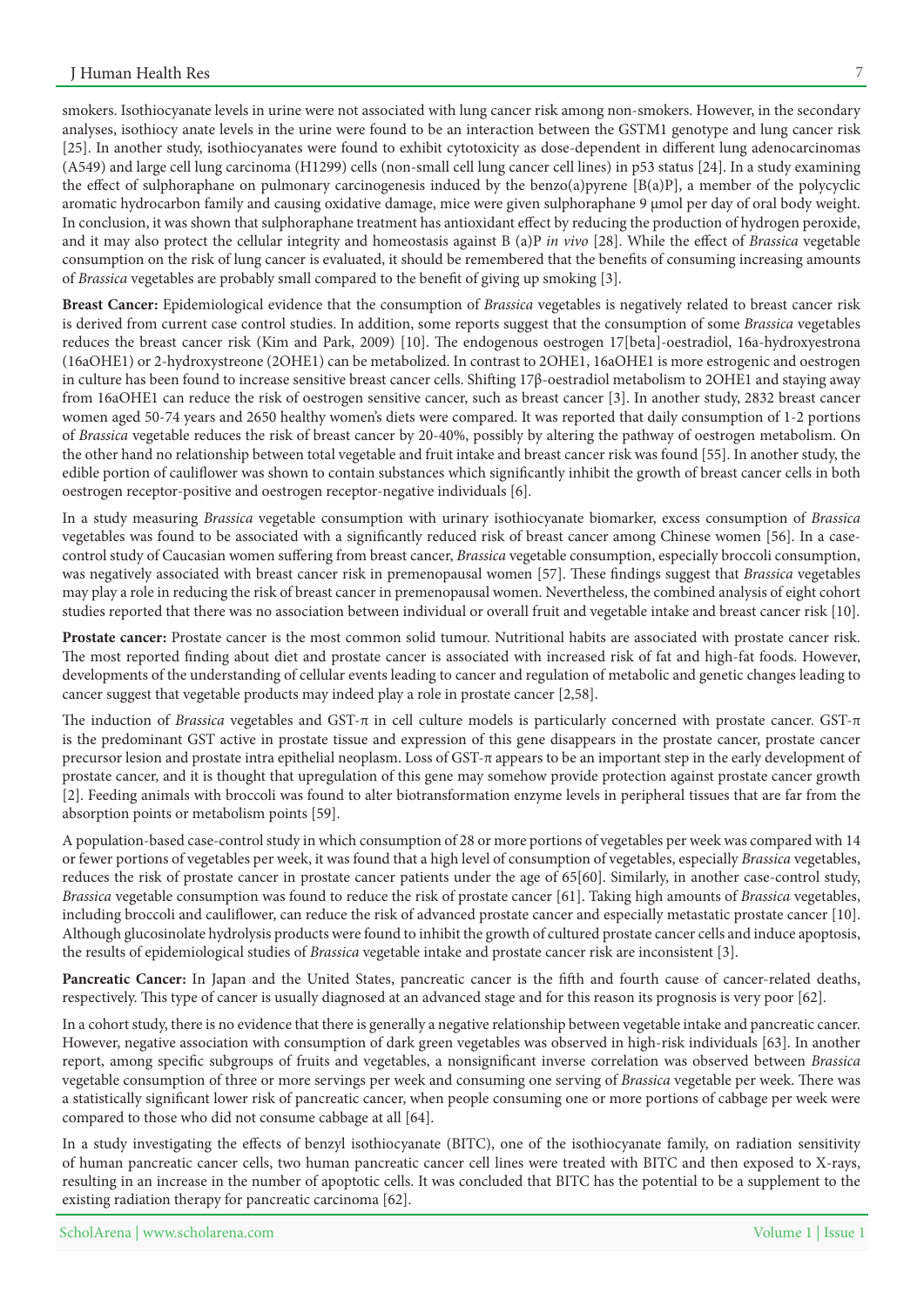**Bladder Cancer:** Increased risk of urothelial bladder cancer in humans is associated with GST or NQO1 deficiency [6]. The main place of bladder cancer development is the bladder epithelium. Isothiocyanates present in *Brassica* vegetables are delivered to the bladder epithelium by urinary excretion, where they protect the cells against cancer [65]. It was reported that isothiocyanate extract obtained from broccoli sprouts significantly induces both GST and quinone oxidoreductase in bladder tissues and cells of mice [66]. In a study evaluating the specific role of Brassica vegetables or isothiocyanates in the diet against bladder cancer, a cultured broccoli sprout extract showed that human bladder carcinoma cells inhibit growth and almost all of this inhibition results from isothiocyanates [67].

The Health Professionals Follow-up Study also reported a non-significant inverse association between total fruit and vegetable intake and the risk of bladder cancer. However, it was found that consumption of broccoli and cabbage from *Brassica* vegetables was significantly associated with the risk of bladder cancer. These observations suggest that high *Brassica* consumption may reduce the risk of bladder cancer, while other vegetables and fruits may not have significant beneficial effects on this cancer [68]. In the alpha-tocopherol beta-carotene cancer prevention study, Michaud et al found no correlation between consumption of Brassica vegetables and risk of bladder cancer [69]. In a study of 697 newly diagnosed bladder carcinoma patients and a control group, it was shown that isothiocyanates from Brassica vegetable consumption are protective against bladder cancer. Isothiocyanate intake was negatively correlated with the risk of bladder cancer and this effect was shown to be stronger in non-smokers than in heavy smokers [70]. In another study, application of freeze-dried broccoli extracts to rats was found to inhibit the development of N-butyl-N- (4-hydroxybutyl) nitrosamine-induced bladder cancer in a significant and dose-dependent manner without causing histological alteration in the bladder [71].

In conclusion, the isothiocyanate extract in *Brassica* vegetables is a potent stimulant of GST and quinone oxidoreductase 1 in the bladder, and is a promising agent to prevent bladder cancer. Furthermore, the major isothiocyanate, sulphoraphane found in broccoli sprouts extracts not only induces enzymes that detoxify carcinogens, but also activates apoptosis and blocks cell cycle progression [6].

### Neurological diseases (Neurodegenerative diseases)

While many of the neurodegenerative disorders are hereditary, some are secondary to toxic or metabolic processes. The cause of neurodegeneration is still unknown. It has been suggested that oxidative stress plays a key role in mostly [22]. Since there is no pharmacological treatment to prevent the development of neurodegenerative disorders, dietary intake of antioxidant foods or plant extracts has positive effects on human health [72]. It was reported that glucosinolates present in *Brassica* vegetables and their degradation products, isothiocyanates, prevent some chronic diseases such as cancer, neurodegenerative diseases. Isothiocyanates play an active role in the central nervous system and peripheral nervous system, through mechanisms involving modulation of inflammatory pathways as well as apoptosis and reduction in cell death activation. Specifically, these phytochemicals have been shown to induce NF-KB translocation and thus proinflammatory cytokine production, as well as the production of oxidative species and neuronal apoptotic death pathways [22]. In one study, pre-treatment with sulphoraphane was found to reduce cognitive deficits caused by phencyclidine (PCP) after repeated PCP administration. It was found that when dietary intake of sulphoraphane -rich broccoli sprouts during juvenile and adolescence, sulphoraphane can prevent the onset of psychosis and it was also found to have proinflammatory and therapeutic effects on schizophrenia cognitive impairment [44]. In another study, raw broccoli sprouts juice protected cells against  $\beta$ -amyloid peptide ( $\beta\beta$ )-induced cytotoxicity and apoptosis. This protection was shown to be provided modulation of mitochondrial function, HSP70 gene transcription and expression, and through activation of the Nrf2-ARE signalling pathway. Moreover, broccoli juice was found to increase the activity of antioxidant enzymes such as HO-1, thioredoxin, thioredoxin reductase, NQO1 and also intracellular glutathione content, mRNA levels, through Nrf2 activation. The results of this study indicate that pharmacological activation of the broccoli sprout juice and Nrf2 signalling pathway is a protective and therapeutic strategy for alzheimer diseases [72].

Antidiabetic Effects: Controls of blood sugar is important to prevent or retard diabetic complications that cause the increase of mortality and morbidity and novel therapeutic approaches are looked for / searched for this situation [43,73]. Functional foods and their nutraceutical components might be recent treatment modalities for type 2 diabetes mellitus and preventing its long-term complications [74]. It is thought about diabetic complications are connected with oxidative stress because of disorders in glucose and lipid metabolisms, and increased antioxidant capacity is reported to be effective in reducing diabetic complications [73,75].

Sulphoraphane is a strong activator of Nrf2 and it was found that sulphoraphane prohibits various diabetic complications such as cardiomyopathy, nephropathy, neuropathy and retinopathy by increasing activity of Nrf2 [73,76,77]. In addition, enabled Nrf2 by sulphoraphane suppresses hyperglycaemia-induced oxidative stress and metabolic dysfunction in human microvascular endothelium cells [79].

In diabetic rats, it was reported that cabbage extract, 1 g per body weight, increases the activation of glutathione and SOD and decreases catalase activity in diabetic kidney. As a result, antioxidant and antihyperglycemic properties of red cabbage extract might provide potential therapeutic sources for diabetic treatment [80]. Moreover, it was shown that sulphoraphane ameliorates hyperglycaemia and reduced blood-insulin concentration, protects number of insulin-producing islet, inhibits death of  $\beta$ -cell due to increased oxidative stress or pyogenesis and decreases cell-death induced by cytokines in rat insulinoma cells [81,82].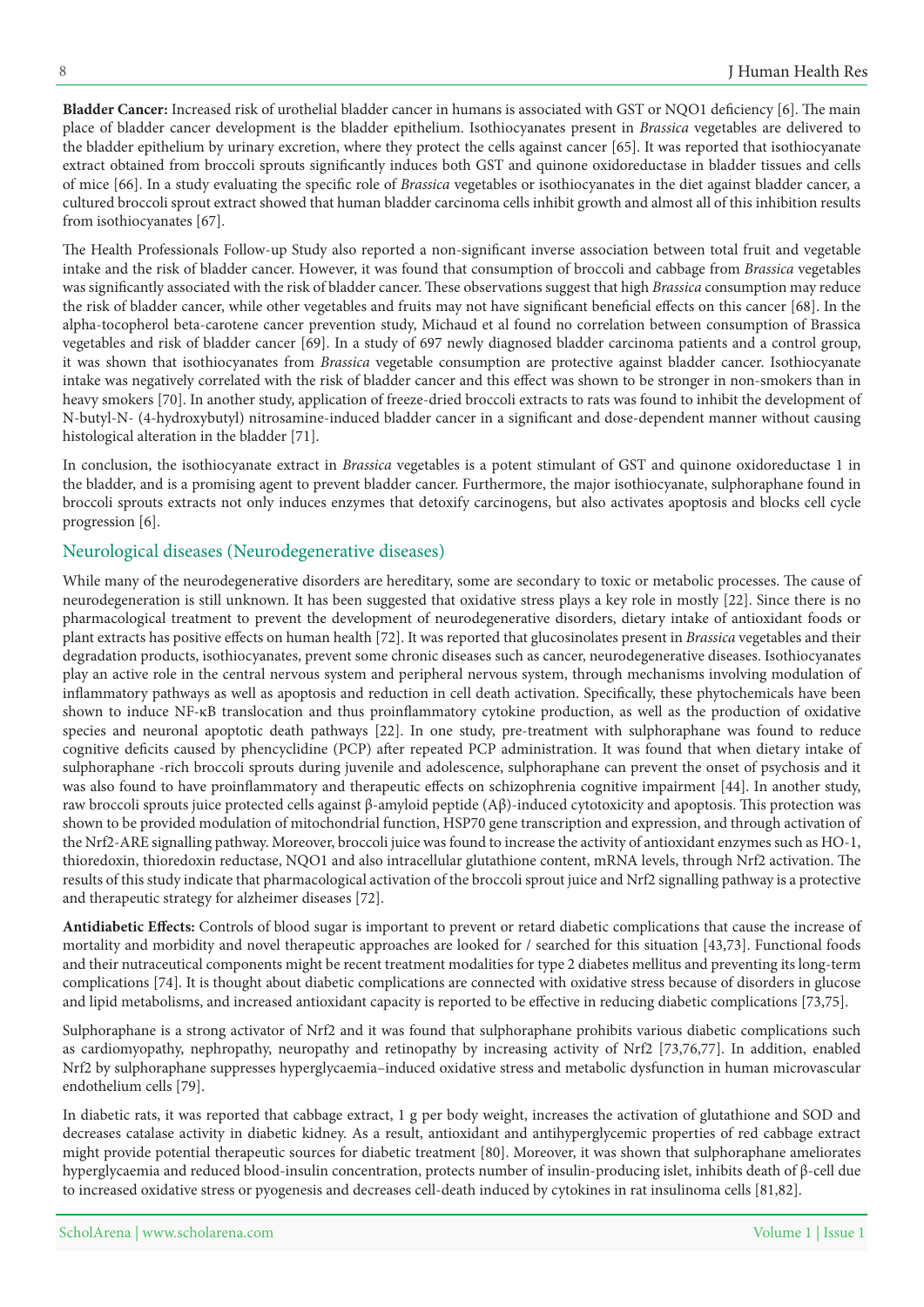In a randomized controlled double-blind clinical study, 10 g or 5 g powder of broccoli sprout or placebo for 4 weeks was given to patients with type 2 diabetes separated three groups. As a consequence, it was observed that powder of broccoli sprout decreases serum malondialdehyde and oxidized LDL concentrations of patients, being useful to ameliorate oxidant and antioxidant levels and increases the capacity of total antioxidant [75]. Significant reductions of insulin concentration and HOMA-IR have been reported in another study performed same application [83]. A relation between consumption of citrus and type 2 diabetes was not found in a prospective of meta-analysis study, but it has been found out that there are a contrary relevance between type 2 diabetes and Brassica vegetables [84].

#### Cholesterol-Lowering Effects

The development of coronary heart disease due to high cholesterol levels is one of the main causes of death in the world. The general characteristics of cholesterol-lowering foods are absorption site competition and reduced endogenous cholesterol synthesis. Broccoli sprouts was shown to reduce cholesterol and lipid levels in addition to well-known chemo protective effects [20]. In a study in which twelve healthy individuals consumed 100 g fresh broccoli for one week, it was found that after one week total cholesterol and LDL cholesterol decreased and HDL cholesterol increased significantly. It was found that taking only one week of broccoli sprouts improves cholesterol metabolism and reduces oxidative stress markers [85]. In another study, LDL cholesterol levels were examined in 77 men after consuming broccoli-cabbage juice, and in the test group serum LDL-cholesterol levels decreased by 8.5% at 9 weeks. However, there was no reduction in serum LDL-cholesterol levels in the control group [6].

The effects of increased cholesterol formation on cholesterol metabolism of cabbage extract in hepatoma-carrying rats exhibiting hypercholesterolemia were investigated and it has been found that cabbage extract decreased serum cholesterol levels and increased bile acid excretion and cholesterol 7alpha-hydrolase activity in faeces. These results show that cabbage suppresses hypercholesterolemia by increasing cholesterol catabolism in hepatoma developing rats [86]. Red cabbage and Brussels polyphenols lowered the cholesterol concentration in erythrocytes of hypercholesterolemic patients. It was concluded that the polyphenol contents of these compounds directly affect the erythrocyte membranes and that this effect may be related to anthocyanins [87]. In another study, the hypocholesterolemic exchange effects of the addition of broccoli sprouts to the diet of hamsters fed high amounts of cholesterol and fat containing diets were investigated. A freeze-dried broccoli extract containing 2 or 20 µmol of glucoraphanin (BSX, BS10X), glucoraphanin-rich broccoli sprouts extract (GRE), sulphoraphane-rich broccoli sprouts extract (SFE) and simvastatin were administered for 7 weeks. As a result hepatic cholesterol was reduced in all animals with BS10X and SFE treatments. At the same concentration, consumption of glucoraphanin and broccoli sprouts (BS10X) had more pronounced effects on cholesterol homeostasis than GRE [20].

#### Infections of Helicobacter Pylori

Helicobacter Pylori is highly related to various gastrointestinal diseases such as gastric infection, chronic superficial gastritis, duodenal and gastric ulcer, stomach adenocarcinoma and non-Hodgkin's lymphoma of stomach [88,89]. The reproductive ability in gastric acid of H. Pylori depends on its production of urease enzyme. This enzyme is not found in mammalian tissues. Urease inactivates gastric acid through transforming urea of host into ammonia. It showed that sulphoraphane and other isothiocyanates inhibit urease produced by *H. Pylori* [90].

It found out that purified sulphoraphane restrains growth of cancer cells and kills more than more *H. Pylori* strains not excepting suppressed mice does away with H. Pylori in eight of the eleven xenographies of human gastric tissues implanted these mice [91]. strains of antibiotic resistant in test tube. In an animal model, it was provided that given sulphoraphane for 5 days to immune-In addition, in a small clinic search, it was found that consumption of glucoraphanin-rich broccoli sprouts, 56 g/d glucoraphanin, for 1 week is connected with *H. Pylori* eradication in only three of nine gastritis patients [92]. It was also reported that daily intake of broccoli sprouts for two months (70 g/d glucoraphanin) might be effective to reduce oxidative stress due to H. Pylori and also useful to prevent gastritis in experimental animals and humans [8]. In another study, it was found extract of broccoli sprouts containing sulphoraphane doesn't inhibit density of H. Pylori infection; on the other hand it precludes lipid peroxidation in gastric mucosa. A cytoprotective role of sulphoraphane has been stated in gastritis induced by *H. Pylori* [93].

In brief, two mechanisms are proposed that sulphoraphane influences on infection of *H. Pylori*. The first of them is a direct effect of it on H. Pylori and this effect helps to decrease gastritis. The second of these is to show indirect effect on host by stimulating cytoprotective responses [88].

# Recommended of Intake

Daily consumption of *Brassica* vegetable is 54 g per capita in Germany. The most common intakes of them are white cabbage, cauliflower and red cabbage. Increases in Brassica consumption with age was seen although there are little differences between the genders. In other study in Germany, per capita consumption of glucosinolates' amounts has been confirmed as 46 mg in winter and 36 mg in summer. Per capita consumption of glucosinolates' amounts in Finland and Denmark has been found to be 6 mg in winter and  $4$  mg in summer  $[17]$ .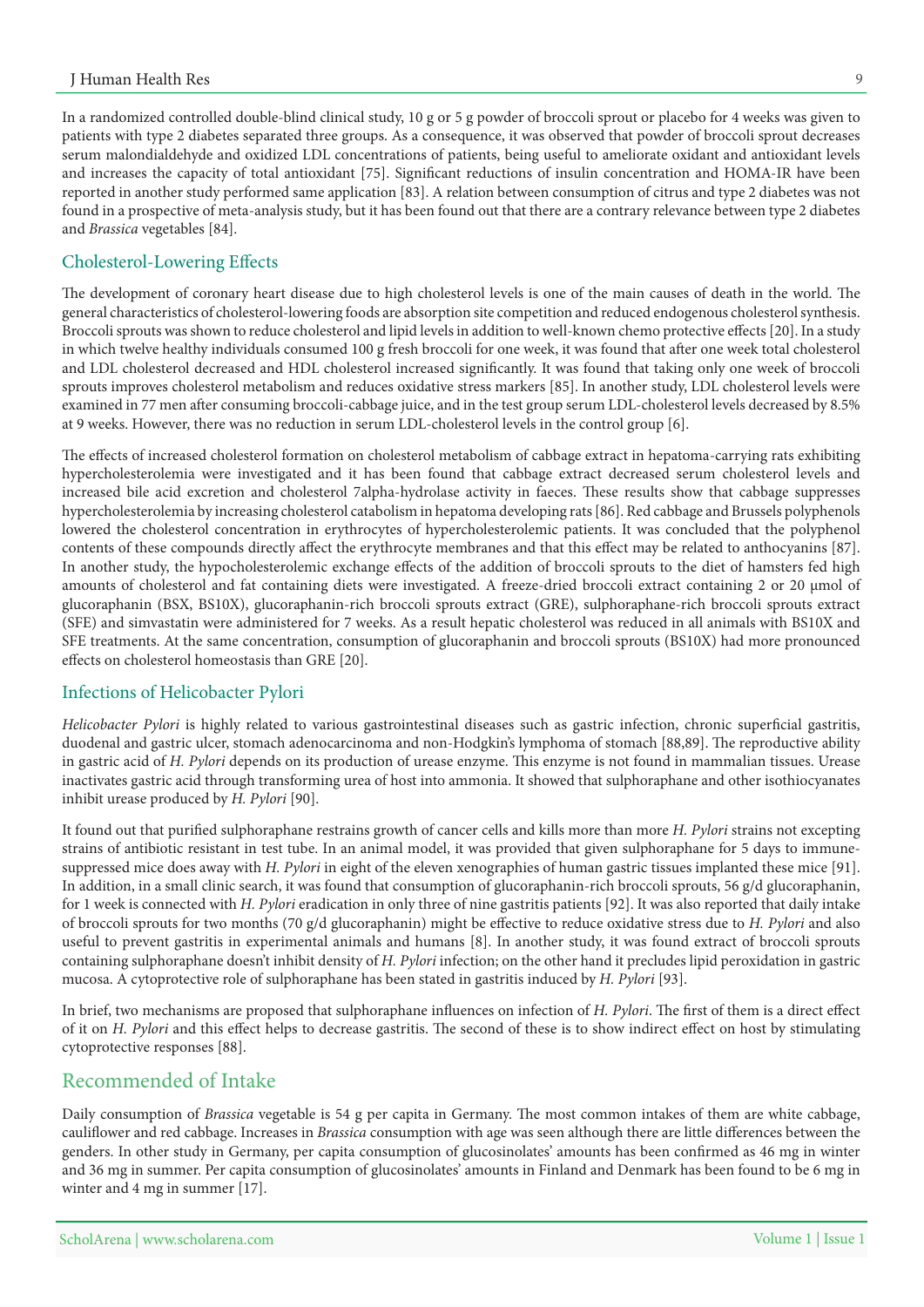Although many associations including the National Cancer Institute suggest daily consumption of fruits and vegetables between 5 and 9 servings, separate proposals have not been made for Brassica vegetables. However, analysis of prospective cohort studies suggests intake of Brassica vegetable serving at least 5 times for adults [3].

# Conclusion

Brassica vegetables contain compounds that are rich in sulphur known as glucosinolates. Cutting or chewing these vegetables ends up with generation of bioactive hydrolysis products of glucosinolate such as isothiocyanates and indole-3-carbinol. Glucosinolates is involved in relatively high concentrations in these vegetables, but bioavailability of isothiocyanates might be decreased by cooking, especially boiling and high power microwave baking. Available data reveal that the consumption of vegetables belonging to only *Brassica* family reduces risk of diseases and might narrow the metastasis of tumours in some individuals. In order to increase the bioavailability of isothiocyanates in the diet, care should be taken to the cooking method, especially these vegetables should be steamed and less cooked so that the content of glucosinolate is protected and shredded vegetables should not be stored for a long time.

More consumption of these vegetables was found to be associated with some cancer types as low-risk. Therefore, orders of adequate and balanced nutrition including intake of 5-9 serving fruits and vegetables should be performed.

### References

1. Cartea ME, Lema M, Francisco M, Velasco P, Sadowski J, et al. (2011) Basic information on vegetable Brassica crops. Genetics, Genomics and Breeding of Vegetable Brassicas: 1-33.

2. Kristal AR, Lampe JW (2002) Brassica vegetables and prostate cancer risk: a review of the epidemiological evidence. Nutr Cancer 42: 1-9.

3. Higdon JV, Delage B, Williams DE, Dashwood RH (2007) Cruciferous vegetables and human cancer risk: epidemiologic evidence and mechanistic basis. Pharmacol Res 55: 224-36.

4. Lampe JW, Peterson S (2002) Brassica, biotransformation and cancer risk: genetic polymorphisms alter the preventive effects of cruciferous vegetables. J Nutr 132: 2991-4.

5. Food and Agriculture Organisation Statistics (FAOSTAT) (2014) Food and Agriculture Organization of the United Nations, Viale delle Terme di Caracalla, Rome, Italy.

6. Gupta US (2011) Brassica Vegetables, What's New About Crop Plants. Enfield, N.H. : Science Publishers; Boca Raton, Fla. : Marketed and distributed by CRC Press,  $(1<sup>st</sup> edn) 378-402$ .

7. Tan XL, Shi M, Tang H, Han W, Spivack SD (2010) Candidate dietary phytochemicals modulate expression of phase II enzymes GSTP1 and NQO1 in human lung cells. J Nutr 140: 1404-10.

8. Kapusta-Duch J, Kopec A, Piatkowska E, Borczak B, Leszczynska T (2012) The beneficial effects of Brassica vegetables on human health. Rocz Panstw Zakl Hig 63: 389-95.

9. Jahangir M, Kim HK, Choi YH, Verpoorte R (2009) Health-Affecting Compounds in Brassicaceae. Comprehensive Reviews in Food Science and Food Safety 8: 31-43.

10. Kim MK, Park JHY (2009) Cruciferous vegetable intake and the risk of human cancer: epidemiological evidence. Proceedings of the Nutrition Society 68: 103-10.

11. Czarnowska M, Gujska E (2012) Effect of freezing technology and storage conditions on folate content in selected vegetables. Plant Foods Hum Nutr 67: 401-6. 12. United States Department of Agriculture (USDA), Agricultural Research Service, 2008. USDA National Nutrient Database for Standard Reference, Release 21. Nutrient Data.

13. Del Río M, Rafael Font, Antonio De Haro (2004) Heavy Metal Uptake by Brassica Species Growing In the Polluted Soils of Aznalcóllar (Southern Spain). Fresenius Environmental Bulletin 13: 1439-43.

14. Morales-Lopez J, Centeno-Alvarez M, Nieto-Camacho A, Lopez MG, Perez-Hernandez E, et al. (2017) Evaluation of antioxidant and hepatoprotective effects of white cabbage essential oil. Pharm Biol 55: 233-41.

15. Aires A (2015) Chapter 3 - Brassica Composition and Food Processing A2 - Preedy, Victor, Processing and Impact on Active Components in Food. Academic Press, San Diego 17-25.

16. Ehlers A, Florian S, Schumacher F, Meinl W, Lenze D, et al. (2015) The glucosinolate metabolite 1-methoxy-3-indolylmethyl alcohol induces a gene expression profile in mouse liver similar to the expression signature caused by known genotoxic hepatocarcinogens. Mol Nutr Food Res 59: 685-97.

17. Holst B, Williamson G (2004) A critical review of the bioavailability of glucosinolates and related compounds. Natural product reports 21: 425-47.

18. Hanschen FS, Herz C, Schlotz N, Kupke F, Bartolome Rodriguez MM, et al. (2015) The Brassica epithionitrile 1-cyano-2,3-epithiopropane triggers cell death in human liver cancer cells in vitro. Mol Nutr Food Res 59: 2178-89.

19. Dinkova-Kostova AT, Kostov RV (2012) Glucosinolates and isothiocyanates in health and disease. Trends Mol Med 18: 337-47.

20. Rodriguez-Cantu LN, Gutierrez-Uribe JA, Arriola-Vucovich J, Diaz-De La Garza RI, Fahey JW, et al. (2011) Broccoli (Brassica oleracea var. italica) sprouts and extracts rich in glucosinolates and isothiocyanates affect cholesterol metabolism and genes involved in lipid homeostasis in hamsters. J Agric Food Chem 59: 1095-103.

21. Wu QJ, Yang Y, Wang J, Han LH, Xiang YB (2013) Cruciferous vegetable consumption and gastric cancer risk: a meta-analysis of epidemiological studies. Cancer Sci 104: 1067-73.

22. Giacoppo S, Galuppo M, Montaut S, Iori R., Rollin P, et al. (2015) An overview on neuroprotective effects of isothiocyanates for the treatment of neurodegenerative diseases. Fitoterapia 106: 12-21.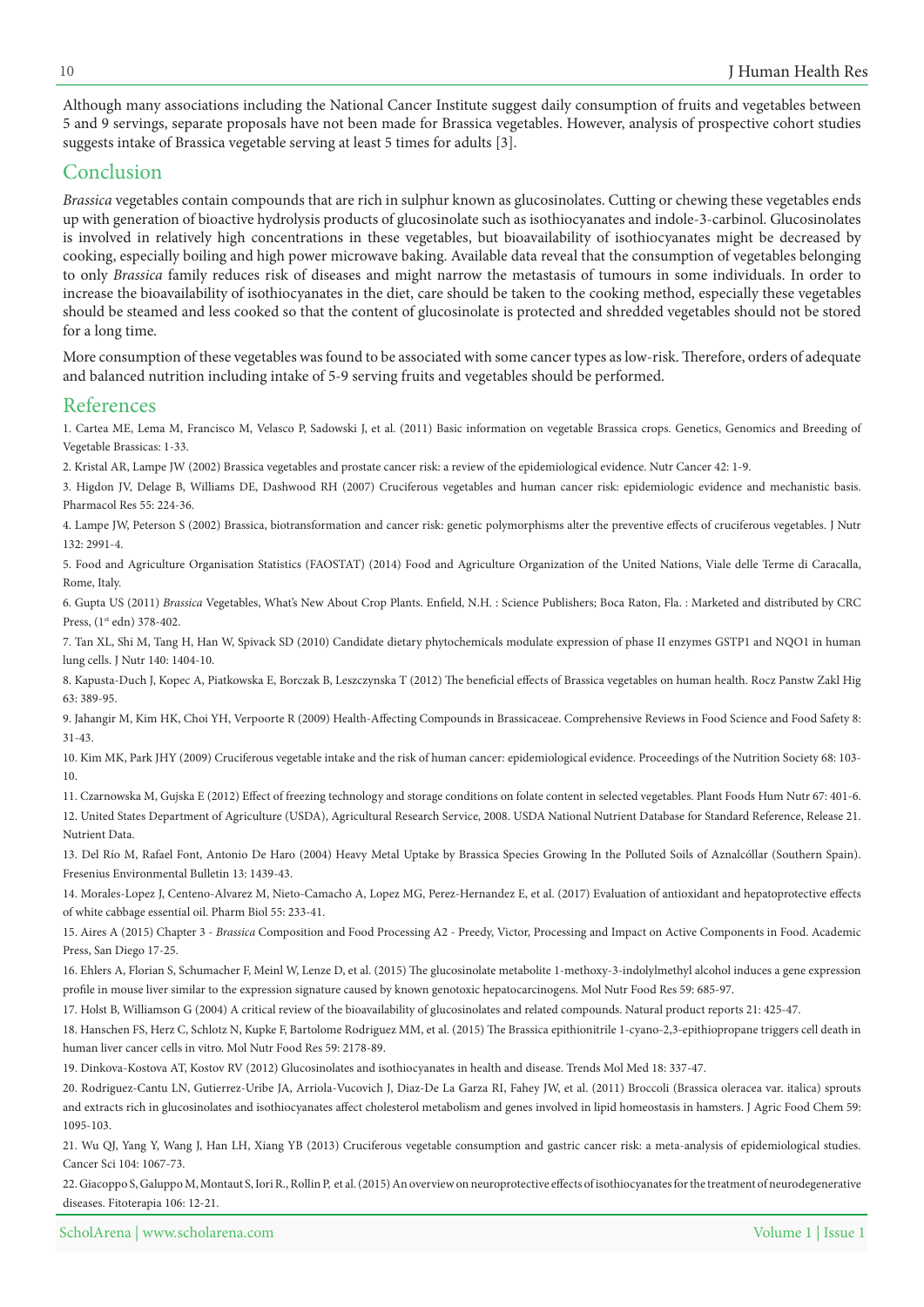23. Bricker GV, Riedl KM, Ralston RA, Tober KL, Oberyszyn TM, et al. (2014) Isothiocyanate metabolism, distribution, and interconversion in mice following consumption of thermally processed broccoli sprouts or purified sulforaphane. Mol Nutr Food Res 58: 1991-2000.

24. Pawlik A, Szczepanski MA, Klimaszewska A, Gackowska L, Zuryn A, et al. (2012) Phenethyl isothiocyanate-induced cytoskeletal changes and cell death in lung cancer cells. Food Chem Toxicol 50: 3577-94.

25. Fowke JH, Gao YT, Chow WH, Cai Q, Shu XO, et al. (2011) Urinary isothiocyanate levels and lung cancer risk among non-smoking women: a prospective investigation. Lung Cancer 73: 18-24.

26. Lamy E, Hertrampf A, Herz C, Schuler, Erlacher M, et al. (2013) Preclinical evaluation of 4-methylthiobutyl isothiocyanate on liver cancer and cancer stem cells with different p53 status. PLoS One 8: e70846.

27. Wu QJ, Wang J, Gao J, Zhang W, Han LH, et al. (2014) Urinary isothiocyanates level and liver cancer risk: a nested case-control study in Shanghai, China. Nutr Cancer 66: 1023-29.

28. Kalpana Deepa Priya D, Gayathri R, Gunassekaran GR, Murugan S, Sakthisekaran D (2013) Apoptotic role of natural isothiocyanate from broccoli (Brassica oleracea italica) in experimental chemical lung carcinogenesis. Pharm Biol 51: 621-8.

29. Wu QQ, Zong J, Gao L, Dai J, Yang Z, et al. (2014) Sulforaphane protects H9c2 cardiomyocytes from angiotensin II-induced hypertrophy. Herz 39: 390-6.

30. Kelloff GJ, Crowell JA, Steele VE, Lubet RA, Malone WA, et al. (2000) Progress in cancer chemoprevention: development of diet-derived chemopreventive agents. J Nutr 130: 467s-471s.

31. Dinkova-Kostova AT, Fahey JW, Wade KL, Jenkins SN, Shapiro TA, et al. (2007) Induction of the phase 2 response in mouse and human skin by sulforaphane-<br>containing broccoli sprout extracts. Cancer Epidemiol Biomarkers P

32. Mithen RF, Dekker M, Verkerk R, Rabot S, Johnson IT (2000) The nutritional significance, biosynthesis and bioavailability of glucosinolates in human foods. J Sci Food Agric 80: 967-84.

33. McNaughton SA, Marks GC (2003) Development of a food composition database for the estimation of dietary intakes of glucosinolates, the biologically active constituents of cruciferous vegetables. Br J Nutr 90: 687-97.

34. Song L, Thornalley PJ (2007) Effect of storage, processing and cooking on glucosinolate content of Brassica vegetables. Food Chem Toxicol 45: 216-24.

35. Gliszczynska-Swiglo A, Ciska E, Pawlak-Lemanska K, Chmielewski J, Borkowski T, et al. (2006) Changes in the content of health-promoting compounds and antioxidant activity of broccoli after domestic processing. Food Addit Contam 23: 1088-98.

36. Moreno DA, Lopez-Berenguer C, Garcia-Viguera C (2007) Effects of stir-fry cooking with different edible oils on the phytochemical composition of broccoli. I Food Sci 72: S064-8.

37. Horst MA, Ong TP, Jordao AA, Vannucchi H, Moreno, FS, et al. (2010) Water extracts of cabbage and kale inhibit ex vivo H(2)O(2)-induced DNA damage but not rat hepatocarcinogenesis. Braz J Med Biol Res 43: 242-8.

38. Villatoro-Pulido M, Font R, Saha S, Obregón-Cano S, Anter J, et al. (2012) In vivo biological activity of rocket extracts (Eruca Vesicaria Subsp. Sativa (Miller) Thell) and sulforaphane. Food Chem Toxicol 50: 1384-92.

39. Villatoro-Pulido M, Font R, Obregón-Cano S, Moreno-Rojas R, Amaro-López MÁ, et al. (2013) Cytotoxic and genotoxic effects of metal (Oid) bioactivated in Rocket Leaves (Eruca Vesicaria Subsp. Sativa Miller). Chemosphere 93:2554-61.

40. Heaney RK, Fenwick GR (1995) Natural toxins and protective factors in Brassica species, including rapeseed. Natural toxins 3: 233-7.

41. Chandra AK (2010) Chapter 42 - Goitrogen in Food: Cyanogenic and Flavonoids Containing Plant Foods in the Development of Goiter A2 - Watson, Ronald Ross. In: VR Preedy (Ed.), Bioactive Foods in Promoting Health. Academic Press, San Diego 691-716.

42. Truong T, Baron-Dubourdieu D, Rougier Y, Guenel P (2010) Role of dietary iodine and cruciferous vegetables in thyroid cancer: a countrywide case-control study in New Caledonia. Cancer Causes Control 21: 1183-92.

43. Jiménez-Osorio AS, González-Reyes S, Pedraza-Chaverri J (2015) Natural Nrf2 activators in diabetes. Clinica Chimica Acta 448: 182-92.

44. Shirai Y, Fujita Y, Hashimoto R., Ohi K, Yamamori H, et al. (2015) Dietary Intake of Sulforaphane-Rich Broccoli Sprout Extracts during Juvenile and Adolescence Can Prevent Phencyclidine-Induced Cognitive Deficits at Adulthood. PLoS One 10: e0127244.

45. Fimognari C, Turrini E, Ferruzzi L, Lenzi M, Hrelia P (2012) Natural isothiocyanates: Genotoxic potential versus chemoprevention. Mutat Res 750: 107-31.

46. Lozanovski VJ, Houben P, Hinz U, Hackert T, Herr I, et al. (2014) Pilot study evaluating broccoli sprouts in advanced pancreatic cancer (POUDER trial) - study protocol for a randomized controlled trial. Trials 15: 204.

47. Fund WCR (1997) Food, Nutrition and the Prevention of Cancer: A Global Perspective. American Institute for Cancer Research, Washington: 216-51.

48. Herr I, Buchler MW (2010) Dietary constituents of broccoli and other cruciferous vegetables: implications for prevention and therapy of cancer. Cancer Treat Rev 36: 377-83.

49. Chen YJ, Wallig MA, Jeffery EH (2016) Dietary Broccoli Lessens Development of Fatty Liver and Liver Cancer in Mice Given Diethylnitrosamine and Fed a Western or Control Diet. J Nutr 146: 542-50.

50. Jie M, Cheung WM, Yu V, Zhou Y, Tong PH, et al. (2014) Anti-proliferative activities of sinigrin on carcinogen-induced hepatotoxicity in rats. PLoS One 9: e110145

51. Marmot M, Atinmo T, Byers T, Chen J, Hirohata T, et al. (2007) Food, nutrition, physical activity, and the prevention of cancer: a global perspective.

52. Walters DG, Young PJ, Agus C, Knize MG, Boobis AR, et al. (2004) Cruciferous vegetable consumption alters the metabolism of the dietary carcinogen 2-amino-1-methyl-6-phenylimidazo[4,5-b]pyridine (PhIP) in humans. Carcinogenesis 25: 1659-69.

53. Hara M, Hanaoka T, Kobayashi M, Otani T, Adachi HY, et al. (2003) Cruciferous vegetables, mushrooms, and gastrointestinal cancer risks in a multicenter, hospital-based case-control study in Japan. Nutr Cancer 46: 138-47.

54. Abdull Razis A.F, Bagatta M, De Nicola GR, Iori R, Ioannides C (2011) Up-regulation of cytochrome P450 and phase II enzyme systems in rat precision-cut rat lung slices by the intact glucosinolates, glucoraphanin and glucoerucin. Lung Cancer 71: 298-305.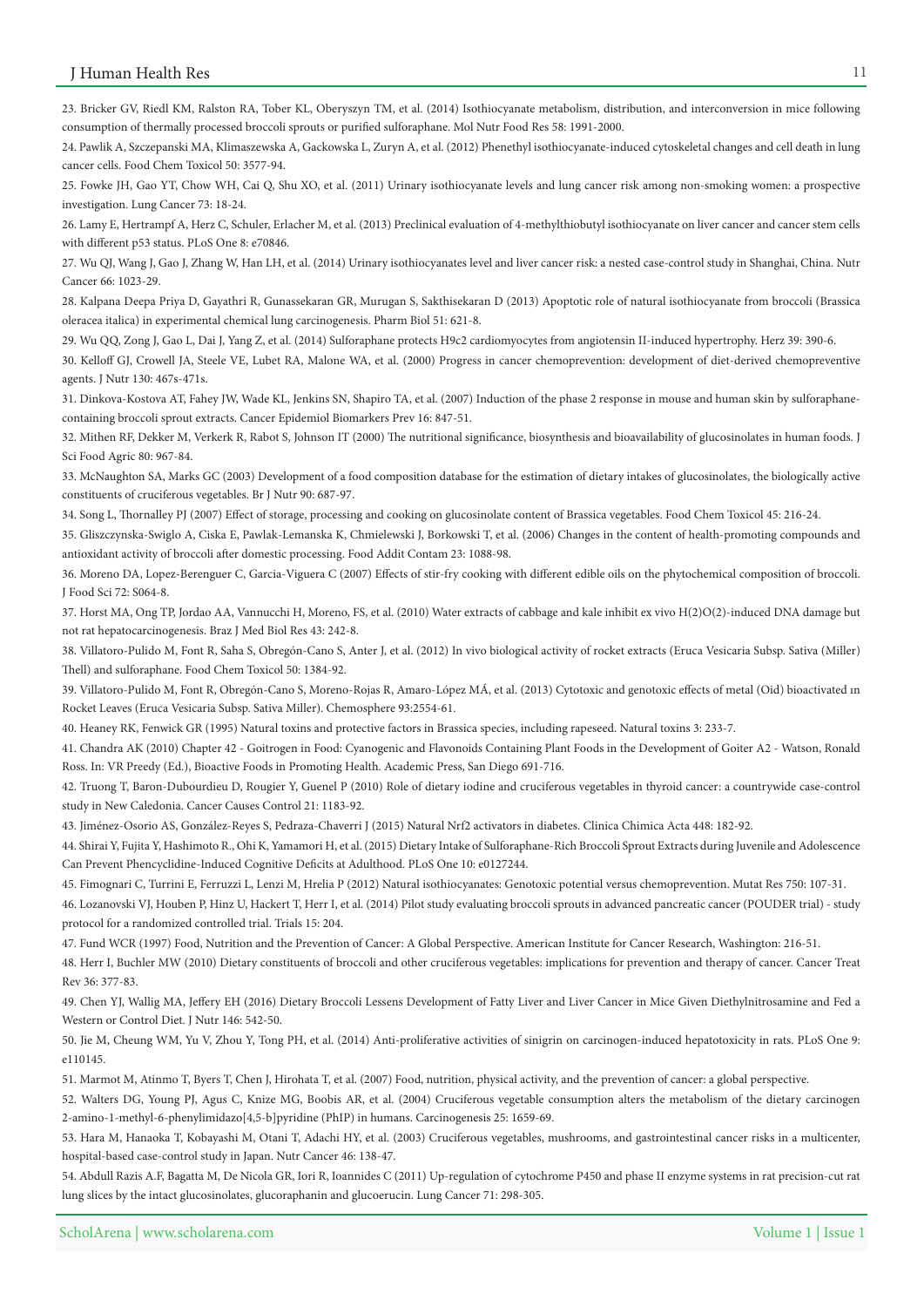55. Terry P, Wolk A, Persson I, Magnusson C (2001) Brassica vegetables and breast cancer risk. JAMA 285: 2975-7.

56. Fowke JH, Chung FL, Jin F, Qi D, Cai Q, et al. (2003) Urinary isothiocyanate levels, Brassica, and human breast cancer. Cancer Res 63: 3980-6.

57. Ambrosone CB, McCann SE, Freudenheim JL, Marshall JR, Zhang Y, et al. (2004) Breast cancer risk in premenopausal women is inversely associated with consumption of broccoli, a source of isothiocyanates, but is not modified by GST genotype. J Nutr 134: 1134-8.

58. Steinbrecher A, Rohrmann S, Timofeeva M, Risch A, Jansen E, et al. (2010) Dietary glucosinolate intake, polymorphisms in selected biotransformation enzymes, and risk of prostate cancer. Cancer Epidemiol Biomarkers Prev 19: 135-43.

59. Vang O, Mehrota K, Georgellis A, Andersen O (1999) Effects of dietary broccoli on rat testicular xenobiotic metabolizing enzymes. Eur J Drug Metab Pharmacokinet 24: 353-9.

60. Cohen JH, Kristal AR, Stanford JL (2000) Fruit and vegetable intakes and prostate cancer risk. J Natl Cancer Inst 92: 61-8.

61. Joseph MA, Moysich KB, Freudenheim JL, Shields PG, Bowman ED, et al. (2004) Cruciferous vegetables, genetic polymorphisms in glutathione S-transferases M1 and T1, and prostate cancer risk. Nutr Cancer 50: 206-13.

62. Ohara M, Kimura S, Tanaka A, Ohnishi K, Okayasu R, et al. (2011) Benzyl isothiocyanate sensitizes human pancreatic cancer cells to radiation by inducing apoptosis. Int J Mol Med 28: 1043-7.

63. Nothlings U, Wilkens LR., Murphy SP, Hankin JH, Henderson BE, et al. (2007) Vegetable intake and pancreatic cancer risk: the multiethnic cohort study. Am J Epidemiol 165: 138-47.

64. Larsson SC, Hakansson N, Naslund I, Bergkvist L, Wolk A (2006) Fruit and vegetable consumption in relation to pancreatic cancer risk: a prospective study. Cancer Epidemiol Biomarkers Prev 15: 301-05.

65. Bhattacharya A, Li Y, Wade KL, Paonessa JD, Fahey JW, et al. (2010) Allyl isothiocyanate-rich mustard seed powder inhibits bladder cancer growth and muscle invasion. Carcinogenesis 31: 2105-10.

66. Zhang Y, Munday R, Jobson HE, Munday CM, Lister C, et al. (2006) Induction of GST and NOO1 in cultured bladder cells and in the urinary bladders of rats by an extract of broccoli (Brassica oleracea italica) sprouts. J Agric Food Chem 54: 9370-6.

67. Tang L, Zhang Y, Jobson HE, Li J, Stephenson KK, et al. (2006) Potent activation of mitochondria-mediated apoptosis and arrest in S and M phases of cancer cells by a broccoli sprout extract. Mol Cancer Ther 5: 935-44.

68. Michaud DS, Spiegelman D, Clinton SK, Rimm EB, Willett WC, et al. (1999) Fruit and vegetable intake and incidence of bladder cancer in a male prospective cohort. J Natl Cancer Inst 91: 605-13.

69. Michaud DS, Pietinen P, Taylor PR, Virtanen M, Virtamo J, et al. (2002) Intakes of fruits and vegetables, carotenoids and vitamins A, E, C in relation to the risk of bladder cancer in the ATBC cohort study. Br J Cancer 87: 960-5.

70. Zhao H, Lin J, Grossman HB, Hernandez LM, Dinney CP, et al. (2007) Dietary isothiocyanates, GSTM1, GSTT1, NAT2 polymorphisms and bladder cancer risk. Int J Cancer 120: 2208-13.

71. Munday R, Mhawech-Fauceglia P, Munday CM, Paonessa JD, Tang L et al. (2008) Inhibition of urinary bladder carcinogenesis by broccoli sprouts. Cancer Res  $68:1593-600$ .

72. Masci A, Mattioli R, Costantino P, Baima S, Morelli G, et al. (2015) Neuroprotective Effect of Brassica oleracea Sprouts Crude Juice in a Cellular Model of Alzheimer's Disease. Oxid Med Cell Longev 2015: 781938.

73. Xu Z, Wang S, Ji H, Zhang Z, Chen J, et al. (2016) Broccoli sprout extract prevents diabetic cardiomyopathy via Nrf2 activation in db/db T2DM mice. Sci Rep 30252. 6:

74. Bahadoran Z, Mirmiran P, Azizi F (2013) Potential efficacy of broccoli sprouts as a unique supplement for management of type 2 diabetes and its complications. I Med Food 16: 375-82.

75. Bahadoran Z, Mirmiran P, Hosseinpanah F, Hedayati M, Hosseinpour-Niazi S, et al. (2011) Broccoli sprouts reduce oxidative stress in type 2 diabetes: a randomized double-blind clinical trial. Eur J Clin Nutr 65: 972-7.

76. Gu J, Cheng Y, Wu H, Kong L, Wang S, et al. (2016) Metallothionein is Downstream of Nrf2 and Partially Mediates Sulforaphane Prevention of Diabetic Cardiomyopathy. Diabetes 66: 529-42.

77. Velmurugan GV, Sundaresan NR., Gupta MP, White C (2013) Defective Nrf2-dependent redox signalling contributes to microvascular dysfunction in type 2 diabetes. Cardiovasc Res 100: 143-50.

78. Wu H, Kong L, Cheng Y, Zhang Z, Wang Y, et al. (2015) Metallothionein plays a prominent role in the prevention of diabetic nephropathy by sulforaphane via up-regulation of Nrf2. Free Radic Biol Med 89: 431-42.

79. de Haan JB (2011) Nrf2 activators as attractive therapeutics for diabetic nephropathy. Diabetes 60: 2683-4.

80. Kataya HA, Hamza AA (2008) Red cabbage (Brassica oleracea) ameliorates diabetic nephropathy in rats. Evid Based Complement Alternat Med 5: 281-7.

81. Guerrero-Beltrán CE, Calderón-Oliver M, Pedraza-Chaverri J, Chirino YI (2012) Protective effect of sulforaphane against oxidative stress: recent advances. Exp Toxicol Pathol 64: 503-8.

82. Song MY, Kim EK, Moon WS, Park JW, Kim HJ, et al. (2009) Sulforaphane protects against cytokine- and streptozotocin-induced β-cell damage by suppressing the NF-κB pathway. Toxicol Appl Pharmacol 235: 57-67.

83. Bahadoran Z, Tohidi M, Nazeri P, Mehran M, Azizi F, et al. (2012) Effect of broccoli sprouts on insulin resistance in type 2 diabetic patients: a randomized double-blind clinical trial. Int J Food Sci Nutr 63: 767-71.

84. Jia X, Zhong L, Song Y, Hu Y, Wang G, et al. (2016) Consumption of citrus and cruciferous vegetables with incident type 2 diabetes mellitus based on a meta-<br>analysis of prospective study. Prim care diabetes 10: 272-80.

85. Murashima M, Watanabe S, Zhuo XG, Uehara M, Kurashige A (2004) Phase 1 study of multiple biomarkers for metabolism and oxidative stress after one-week intake of broccoli sprouts. Biofactors 22: 271-5.